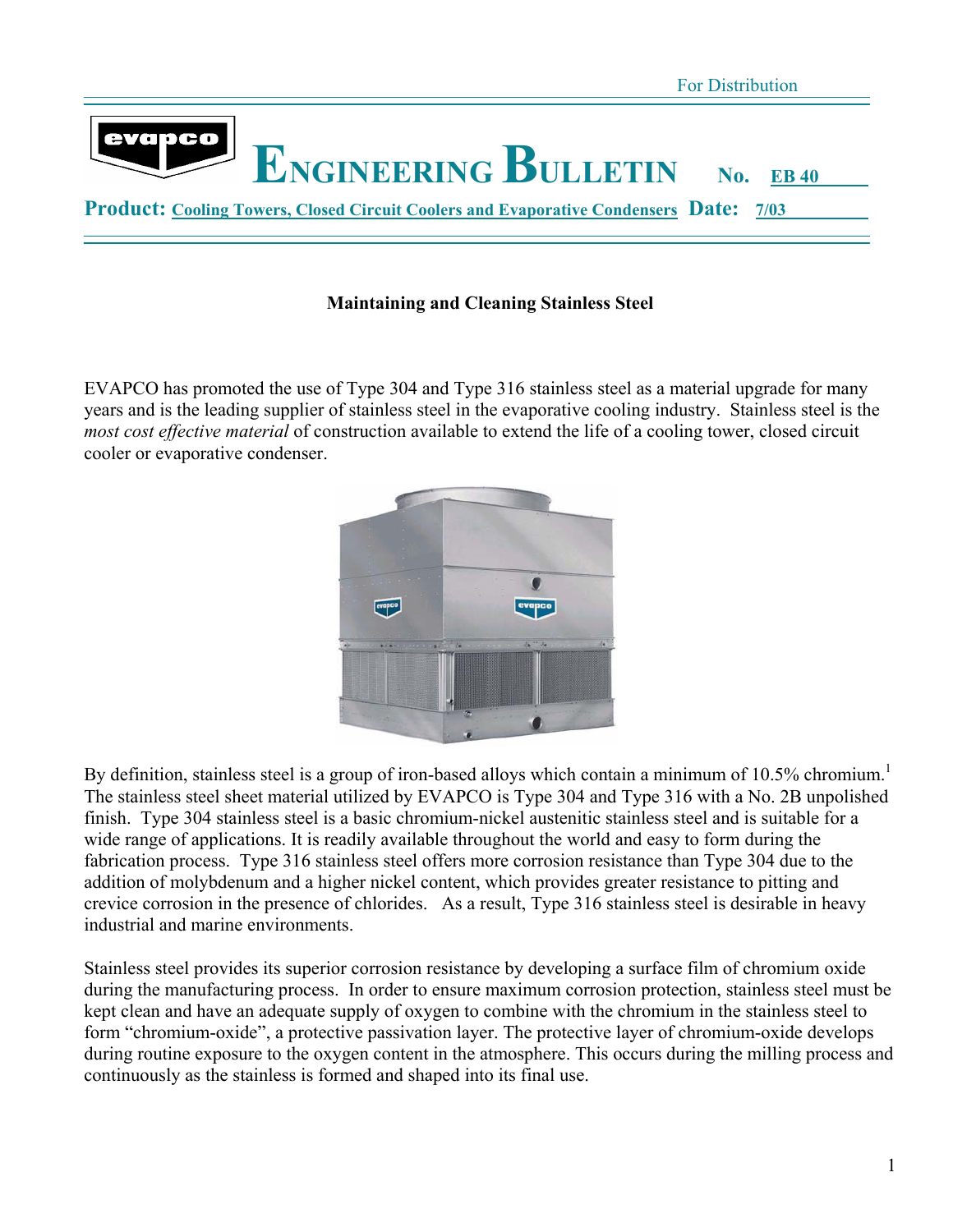It is a common misconception that stainless steel is stain and rust proof making surface maintenance minimal or not required at all. This is simply not true! Like mill galvanized steel, stainless steel is most effective when kept clean. This is especially true when located in atmospheres with chloride salts, sulfides or other rusting metals. In these environments, stainless steel can discolor, rust or corrode.

The following sections of this engineering bulletin address the proper care and maintenance of stainless steel to help keep a shiny and brand new appearance, while extending the life of your evaporative cooling equipment. *This bulletin will also address how to restore your stainless steel unit if rust or other discoloration develops.* 

# **Preventing Iron Contamination During the Manufacturing Process<sup>2</sup>**

EVAPCO follows tight control procedures for protecting stainless steel sheet when it arrives from our suppliers. The Type 304 and Type 316 stainless steel are protected by a layer of plastic (different colors for 304 or 316 stainless), that remains attached throughout the manufacturing process. Stainless steel is separated from black/galvanized steel in the shop, anti-spatter spray is used on sheet-metal to be welded, welds are cleaned using stainless steel brushes or pickling compounds and machining is performed using stainless steel tooling.

# **Steps to Follow to Maintain your Stainless Steel Finish**

Once the unit arrives in the field, the most effective way of maintaining your stainless steel finish is to keep it clean! At a minimum, the unit should be washed down annually to reduce any residual dirt or surface deposits on the stainless steel. In addition, this wash down will keep the stainless steel components free from the corrosive elements in the atmosphere including chlorides and sulfides which are damaging to stainless steel.

Follow these steps to keep your stainless steel STAIN-less!

# **Step 1) Routine Maintenance-Mild Cleaning**

**Simple pressure washing (sheet metal only), using household cleaners, detergents or ammonia annually (more frequently in marine or industrial environments) will help maintain the finish and keep it free of atmospheric contaminants.** 

# **Step 2) Minor Surface Dirt-Mildly Aggressive Cleaning**

#### **Typical Procedure for removing dirt or other contaminants:**

a) Sponge or Bristle Brush with cleaner (Non-abrasive cleaners, household soaps or 1% ammonia solution, Soft Scrub)

- b) For more aggressive cleaning add vinegar to the cleaner.
- c) Rinse with WARM water from a hose or pressure washer
- d) Towel dry
- e) Finish cleaned area with a good car wax (Mother's) to provide extra protection.

#### **NOTE: THE WATER MUST BE WARM IN ORDER TO BE MOST EFFECTIVE!**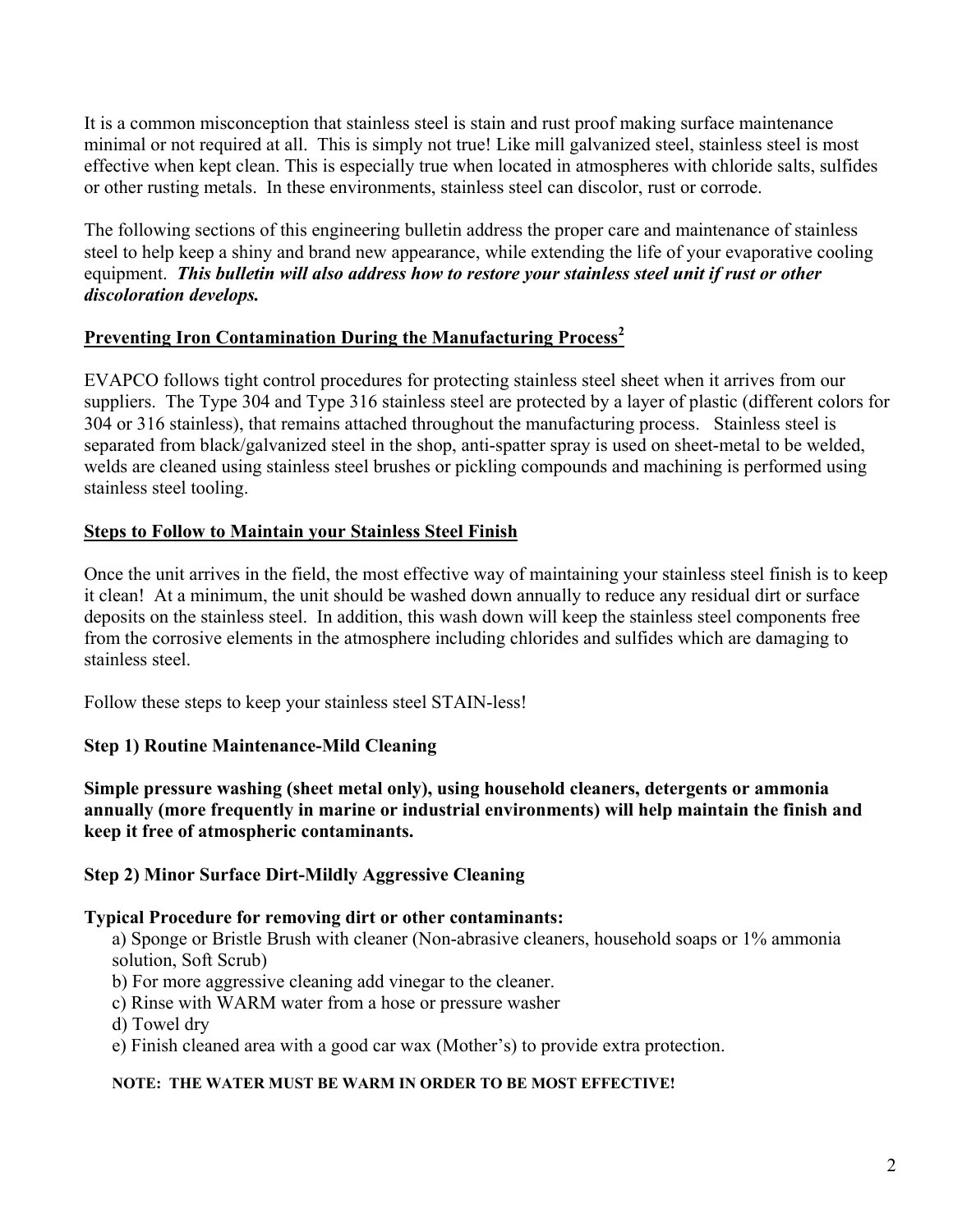# **Step 3) More Aggressive Cleaning-Removal of Fingerprints and Grease**

a) Repeat Step 1-2 then use a hydro-carbon solvent like Acetone or alcohol.\*

b) Other cleaner options include:

 •Household glass cleaner •Mother's Wire Wheel Mist Cleaner •Spic n' Span  $\bullet$ 3M stainless steel cleaner and polish, Arcal 20, Lac-O-Nu or Stainless Shine.<sup>1</sup>

# **Step 4) Aggressive Cleaning-Removing Stains or Light Rust**

If iron contamination or surface staining is suspected (see photographs below), the following steps should be taken to remove it and to restore the stainless to its original finish.



Unit located next to an airport Unit located at a textile plant<br>
(Atmospheric Corrosion) (Weld Spatter) **(Atmospheric Corrosion)** 



Immediately remove the stain or rust by using a chrome, brass, silver cleaner or Mother's Wire Wheel Mist Cleaner. The use of mild non-scratching creams and polishes are also recommended.

Recommended non-scratching cleaners are:

•Jif, Shiny Sinks, 3M Stainless Steel Cleaner, Twinkle, Liquid Nu Steel, Cameo Copper Cleaner, Zud. 1

If a more aggressive program is required see Step 5. Again, when the cleaning procedure is finished in this area, use a good car wax for added protection.